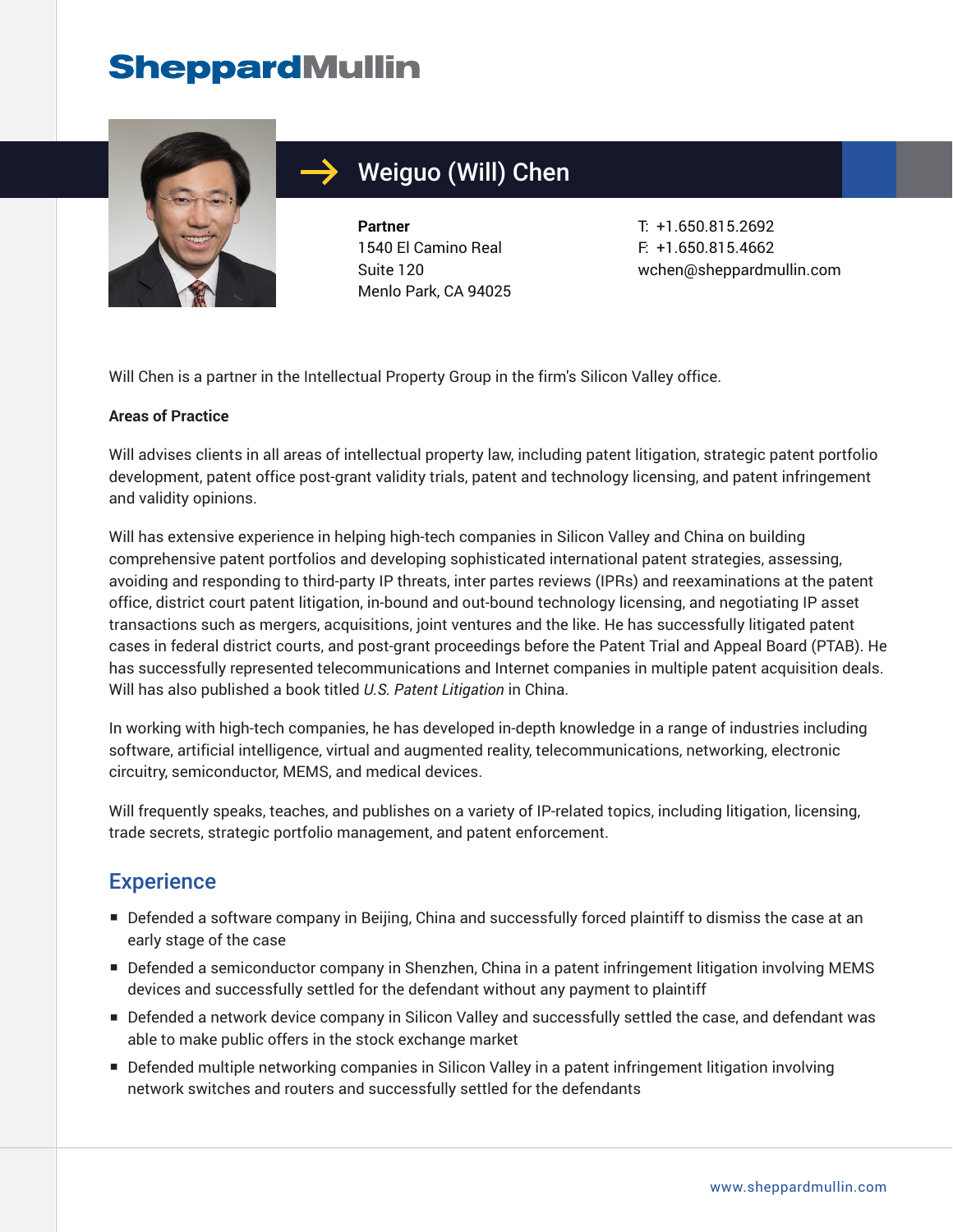# **SheppardMullin**

- Represented BCD Semi of Shanghai, China, in a complex patent infringement litigation involving power supply products and successfully settled the case.
- Manages patent portfolios and provides counseling on IP issues for many high-tech companies in China.
- Counsels several high-tech companies in Silicon Valley on IP issues.

### Articles

Book *U.S. Patent Litigation*, Intellectual Property Publishing House Co. Ltd, 2014.

"U.S. Patent Litigation Strategy," *China IP News*, Jan. 13, 2016.

"Recent Key Developments on Enforcement of Standard-Essential Patents in U.S. Courts," *China IP Magazine*, April 5, 2015.

"Post Grant Proceedings," *Faren Magazine*, Dec. 2013.

"Summary of After Final Consideration Pilot," *China IP News*, Aug. 2, 2013.

"Enforcing Revolutionary Product Design in the U.S. Market," *China IP* News, June 12, 2013.

"The Golden Design Patent," *China IP News*, May 8, 2013.

"How to Expedite Examination in the U.S.," *China IP Magazine*, Feb. 2013.

"U.S. Patent-Law Reform Update," *China IP News*, Dec. 2009.

"Inventor Employee Agreement Under U.S. Law," *Electronic IP Rights*, June 2009.

#### **Intellectual Property Law Blog Posts**

- "USPTO's Pilot Program for Deferring Subject Matter Eligibility Response," January 24, 2022
- "Benefits and Considerations for Patent Prosecution Under Patent Prosecution Highway in Australia, Canada, South Korea, and Japan," December 20, 2021
- "Benefits and Considerations for Patent Prosecution under Patent Prosecution Highway in the U.S., Europe, China, and Singapore," November 22, 2021
- "Patent Protection on AI Inventions," August 30, 2021
- "Distinguish "Smart Contract" From Abstract Idea To Pass Blockchain Patentability Scrutiny," March 29, 2021
- "Blockchain Patentability Through The Lens Of A Recent PTAB Decision," March 3, 202

#### **China Law Update Blog**

■ " ,"January 25, 2022

#### Media Mentions

Sheppard Mullin Nabs IP Pro From Finnegan In Palo Alto *Law360*, 03.25.2016